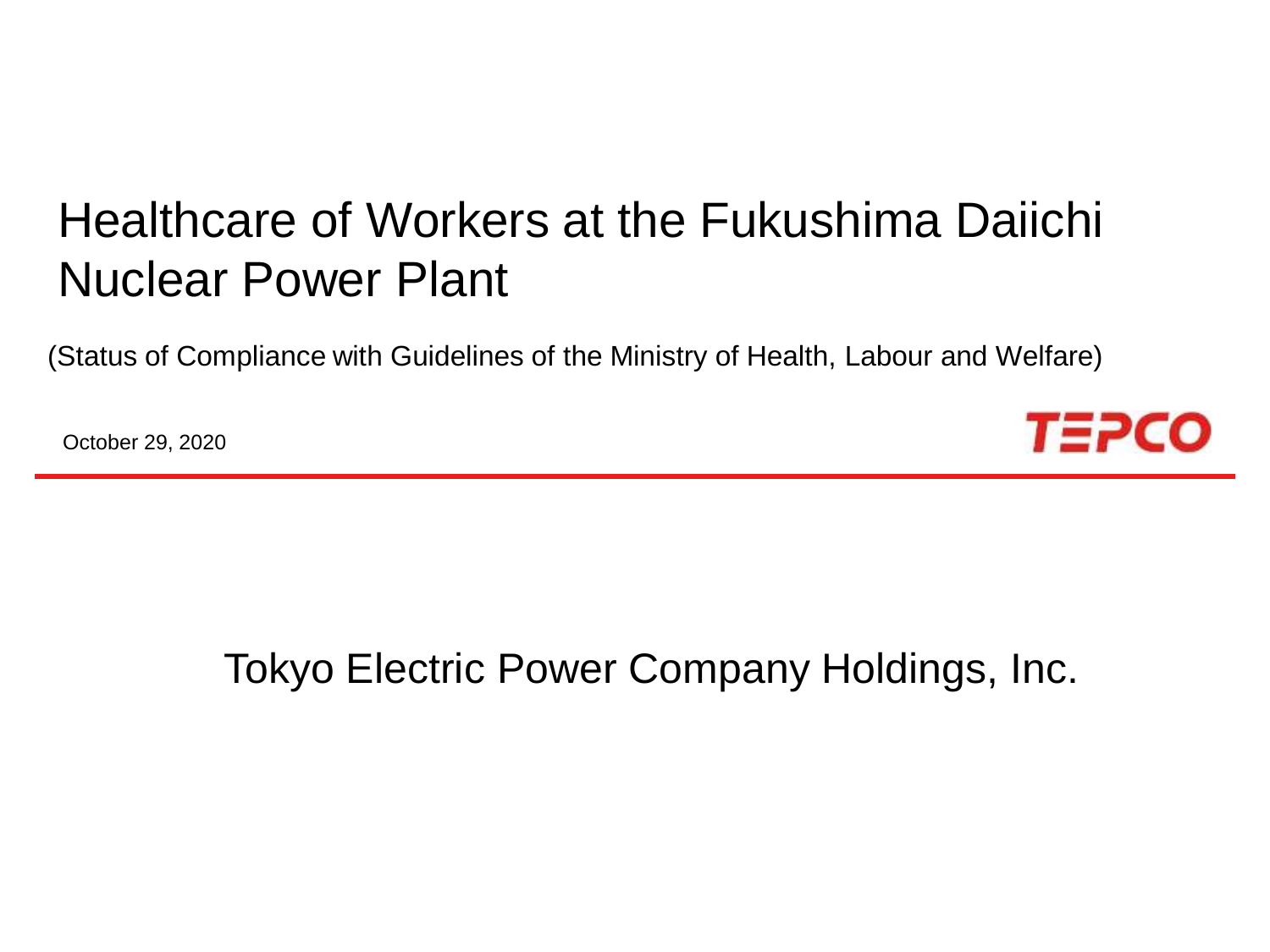

### **As measures for the healthcare of the workers at the Fukushima Daiichi Nuclear Power Plant, the primary contractors and TEPCO have established and are using a system to address the following workers.**

- ・Target: Workers who have been determined through medical examinations to **"require thorough examinations," "require medical treatment," or "require continued medical treatment."** \*1
- ・Purpose: Ensuring that the above workers **have consulted a doctor and, as needed, have been subject to appropriate work-related relief measures.**
- \*1 Applicable laws and regulations require that radiation workers should receive medical examinations before they start working as radiation workers and subsequently twice a year. Each determination of the above is based on the results of these medical examinations.

#### <Background>

- As a response to the guidelines of the Ministry of Health, Labour and Welfare, we started to use the systemin July/August 2016 (partially in August), with assistance from the primary contractors and using the specific goals and guidance provided by the University of Occupational and Environmental Health, Japan.
- For the time being, the status of health management will be checked based on quarterly reports from each primary contractor.

(Starting with the 2nd quarter of FY 2016, the status of health management has been reported at meetings by the office for meetings of the team for addressing decommissioning and contaminated water issues.)

• **This report contains information about the health management status in the 1st quarter of FY 2020 covering the medical examinations for April–June) and about the follow-up statuses in the 4th quarter of FY2019 and earlier.**  $\Rightarrow$  The summary is shown on pages 2 and 3.

#### [Specific Goals]

TEPCO and the primary contractors must ensure that the workers of the relevant subcontractors:

- 1) Receive necessary medical examinations on a periodic basis;
- 2) Consult a doctor if they have been determined through a medical examination to require medical treatment or a thorough examination;
- 3) Continue to receive necessary medical treatment at least while working at the site of the Fukushima Daiichi Nuclear Power Plant if they have been determined by a doctor to require medical treatment;
- 4) Are treated according to necessary actions including appropriate work-related relief measures based on the results of periodic medical examinations; and/or
- 5) Are subject to appropriate work-related relief measures, with their implementation status being continuously checked and the measures being continuously reviewed.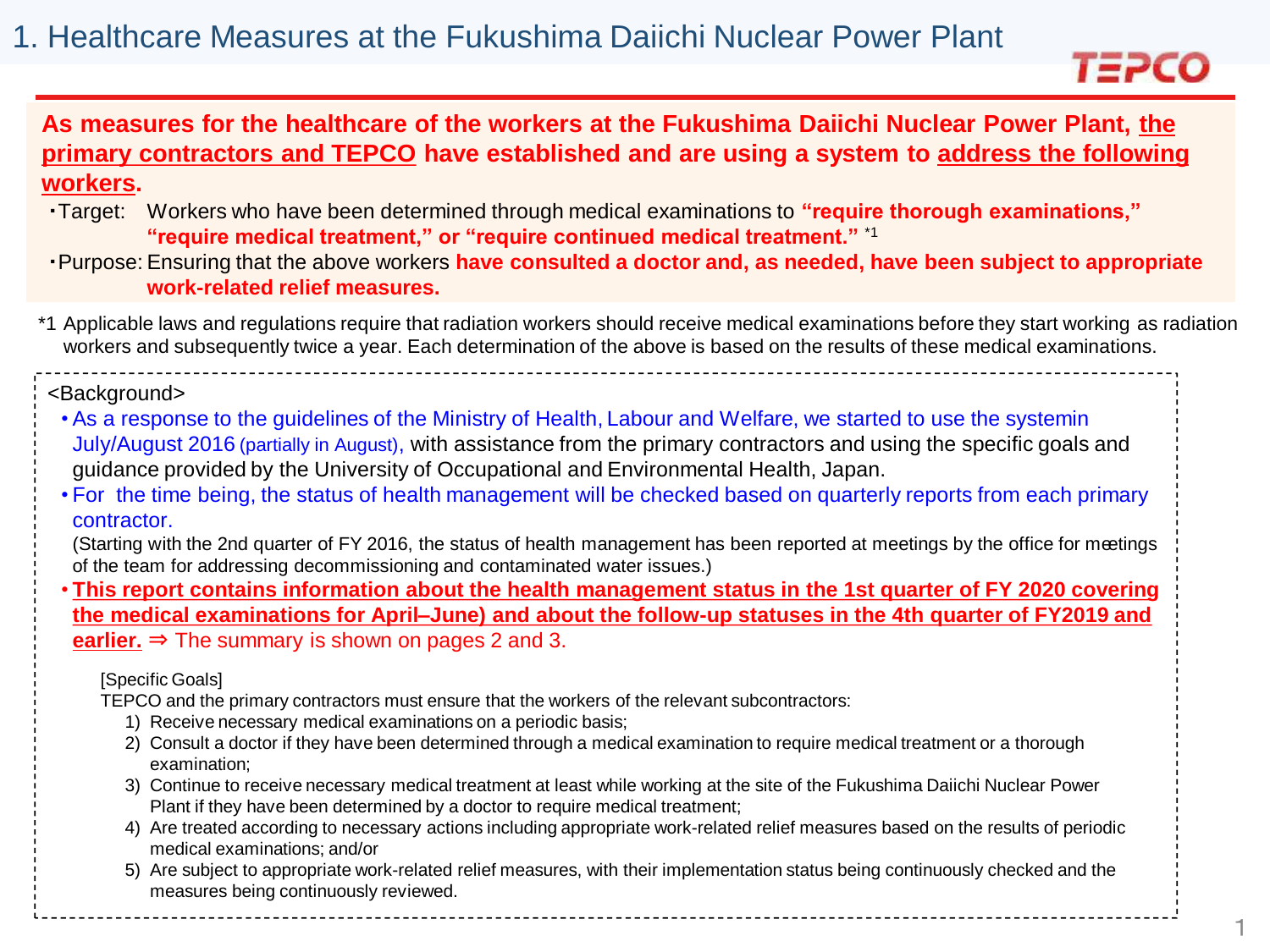#### 2. Results: Summarizing the Status of Management for Medical Examinations in the 1st Quarter of FY2020 *T∃PCO*

**Results: summarizing the status of management for medical examinations conducted in the 1st quarter (April–June)**

- **(1) The workers' reception of medical examinations and the results** [No. of offices covered: 52 (primary contractors: 49)]
	- A total of 4,166 workers received medical examinations during the period, and 418 workers (10% of all workers) were determined to "require thorough examinations". (1,022 workers (25% of all workers) were determined to "require thorough examinations," "require medical treatment," or "require continued medical treatment.")

## **(2) Status of those determined to "require thorough examinations"**

- The reports from the primary contractors indicated that 71% of the workers had already received thorough examinations and had been subject to appropriate work-related relief measures by the companies, as needed (A); if those who were expected to be subject to appropriate measures soon (B) were included, the achievement rate was 90%.
- All contractors are appropriately implementing the guidance and management under the established system.
- 10% of the workers concerned replied that they had not received medical examinations after they had been given guidance (C). Their subsequent statuses will be checked through the next reports for the 2nd quarter of FY2020.

・Number of workers determined to "require thorough examinations": 418 **Status** 

- A (workers have received thorough exams and, as necessary, the companies have applied appropriate work-related relief measures to the workers) 295
- B (Workers are undergoing examinations) 81
- C (Workers have not yet received thorough exams after guidance) 42
- ⇒ The primary contractors are appropriately reporting the statuses, indicating that the systems built by them are effectively functioning, and are even able to identify how the workers are addressed by the relevant subcontractors.



Note:The numbers of workers indicated are simple sums of those reported from each company. Some workers may have been counted more than once if they were relocated or if the system counted workers on a per medical examination category. The same applies to the figures on the next page.